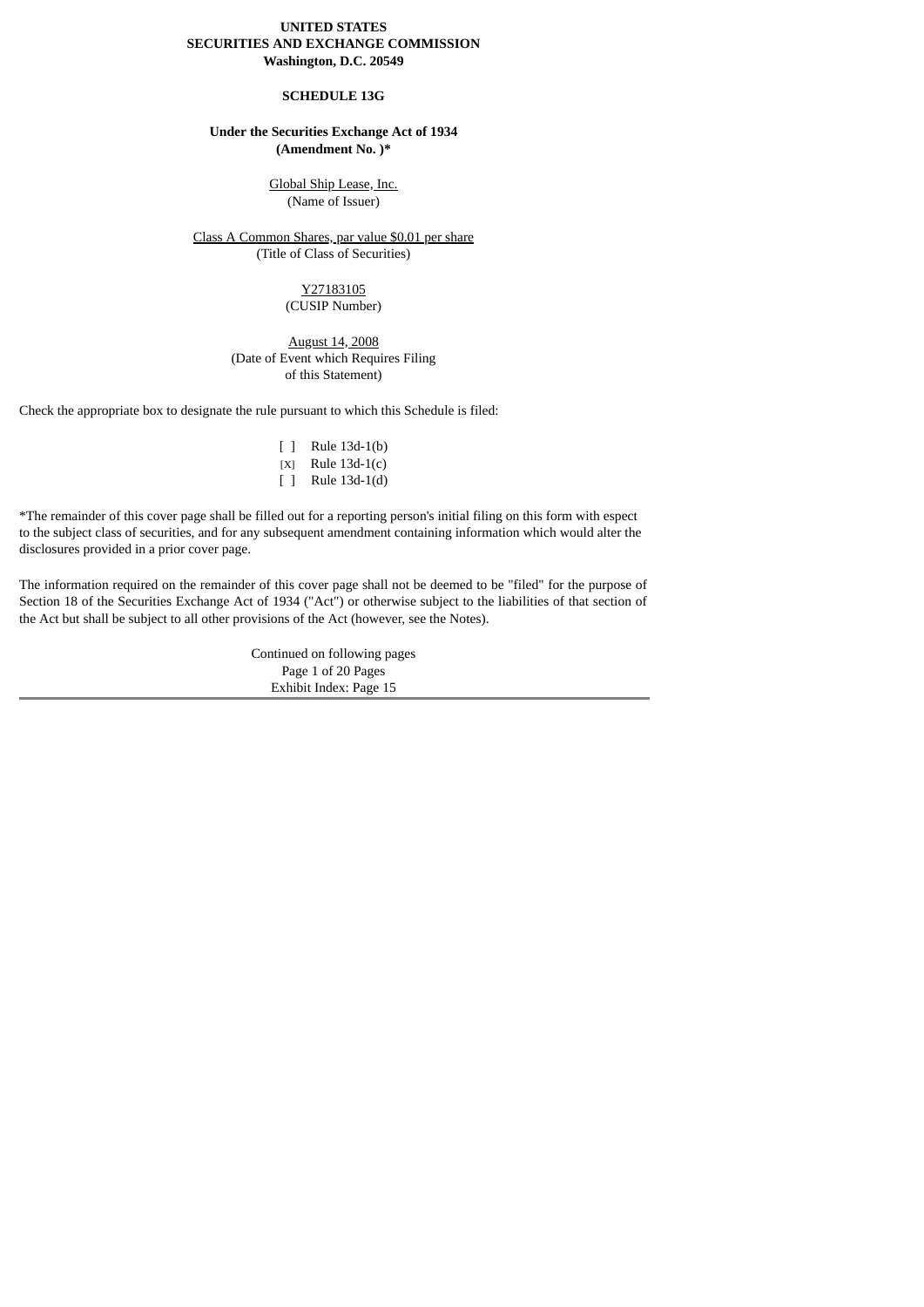# **CUSIP NO. Y27183105 Page 2 of 20 Pages**

**1** Names of Reporting Persons I.R.S. Identification Nos. of above persons (entities only)

SOROS STRATEGIC PARTNERS LP

**2** Check the Appropriate Box If a Member of a Group (See Instructions) a. [ ]

b. [ x ]

- **3** SEC Use Only
- **4** Citizenship or Place of Organization

# DELAWARE

|               | 5 | Sole Voting Power               |
|---------------|---|---------------------------------|
| Number of     |   | 3,750,000                       |
| <b>Shares</b> |   |                                 |
| Beneficially  | 6 | <b>Shared Voting Power</b>      |
| Owned By      |   | 0                               |
| Each          |   |                                 |
| Reporting     | 7 | Sole Dispositive Power          |
| Person        |   | 3.750,000                       |
| With          |   |                                 |
|               | 8 | <b>Shared Dispositive Power</b> |
|               |   |                                 |

**9** Aggregate Amount Beneficially Owned by Each Reporting Person

3,750,000

**10** Check Box If the Aggregate Amount in Row (9) Excludes Certain Shares (See Instructions)

[ ]

**11** Percent of Class Represented By Amount in Row (9)

11.29%

**12** Type of Reporting Person (See Instructions)

PN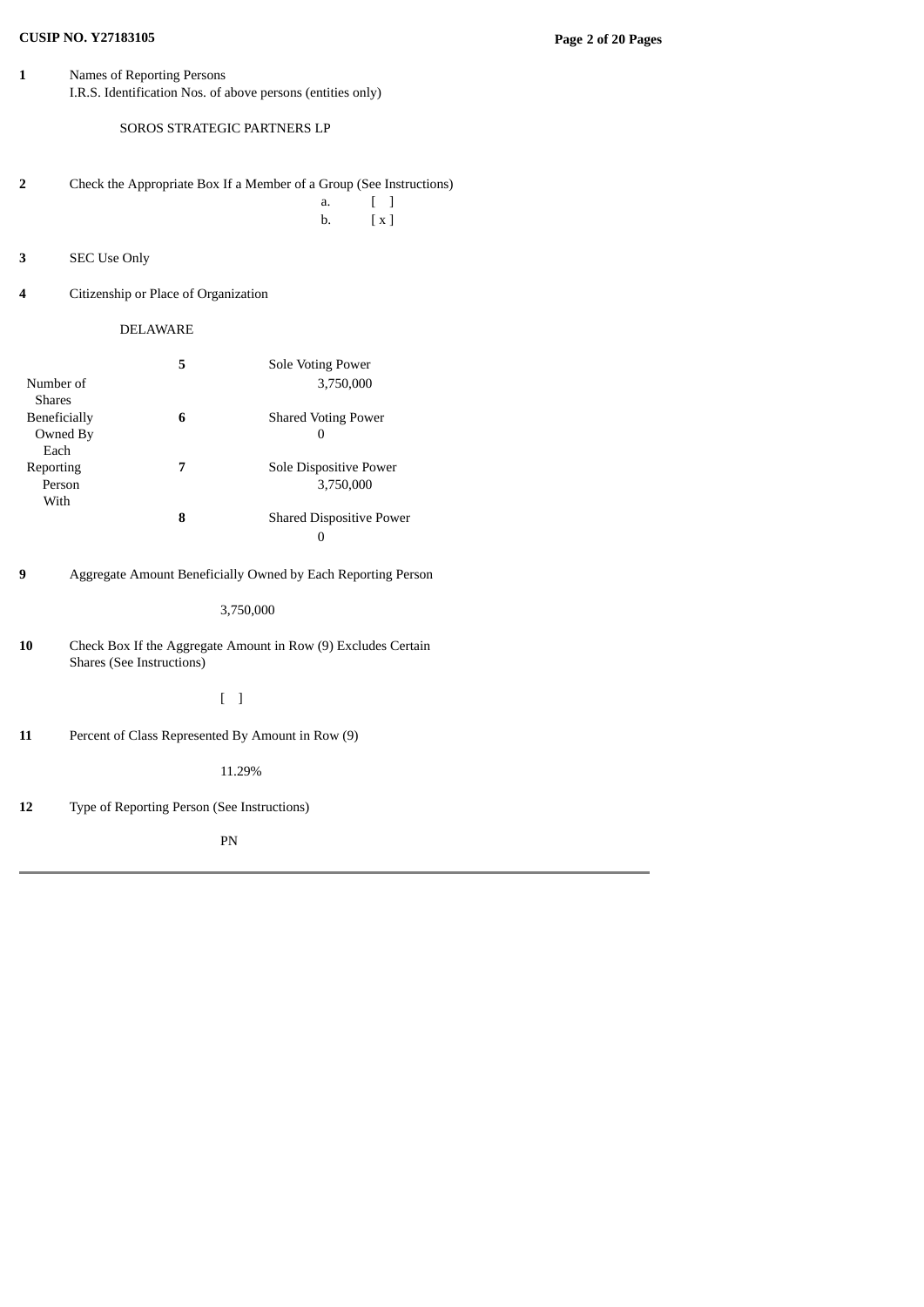# **CUSIP NO. Y27183105 Page 3 of 20 Pages**

**1** Names of Reporting Persons I.R.S. Identification Nos. of above persons (entities only)

SFM PARTICIPATION II, LLC

**2** Check the Appropriate Box If a Member of a Group (See Instructions) a. [ ] b. [ x ]

**3** SEC Use Only

**4** Citizenship or Place of Organization

NEVIS

|               | 5 | Sole Voting Power               |
|---------------|---|---------------------------------|
| Number of     |   | 3,750,000                       |
| <b>Shares</b> |   |                                 |
| Beneficially  | 6 | <b>Shared Voting Power</b>      |
| Owned By      |   | 0                               |
| Each          |   |                                 |
| Reporting     | 7 | Sole Dispositive Power          |
| Person        |   | 3.750,000                       |
| With          |   |                                 |
|               | 8 | <b>Shared Dispositive Power</b> |
|               |   |                                 |

**9** Aggregate Amount Beneficially Owned by Each Reporting Person

3,750,000

**10** Check Box If the Aggregate Amount in Row (9) Excludes Certain Shares (See Instructions)

[ ]

**11** Percent of Class Represented By Amount in Row (9)

11.29%

**12** Type of Reporting Person (See Instructions)

PN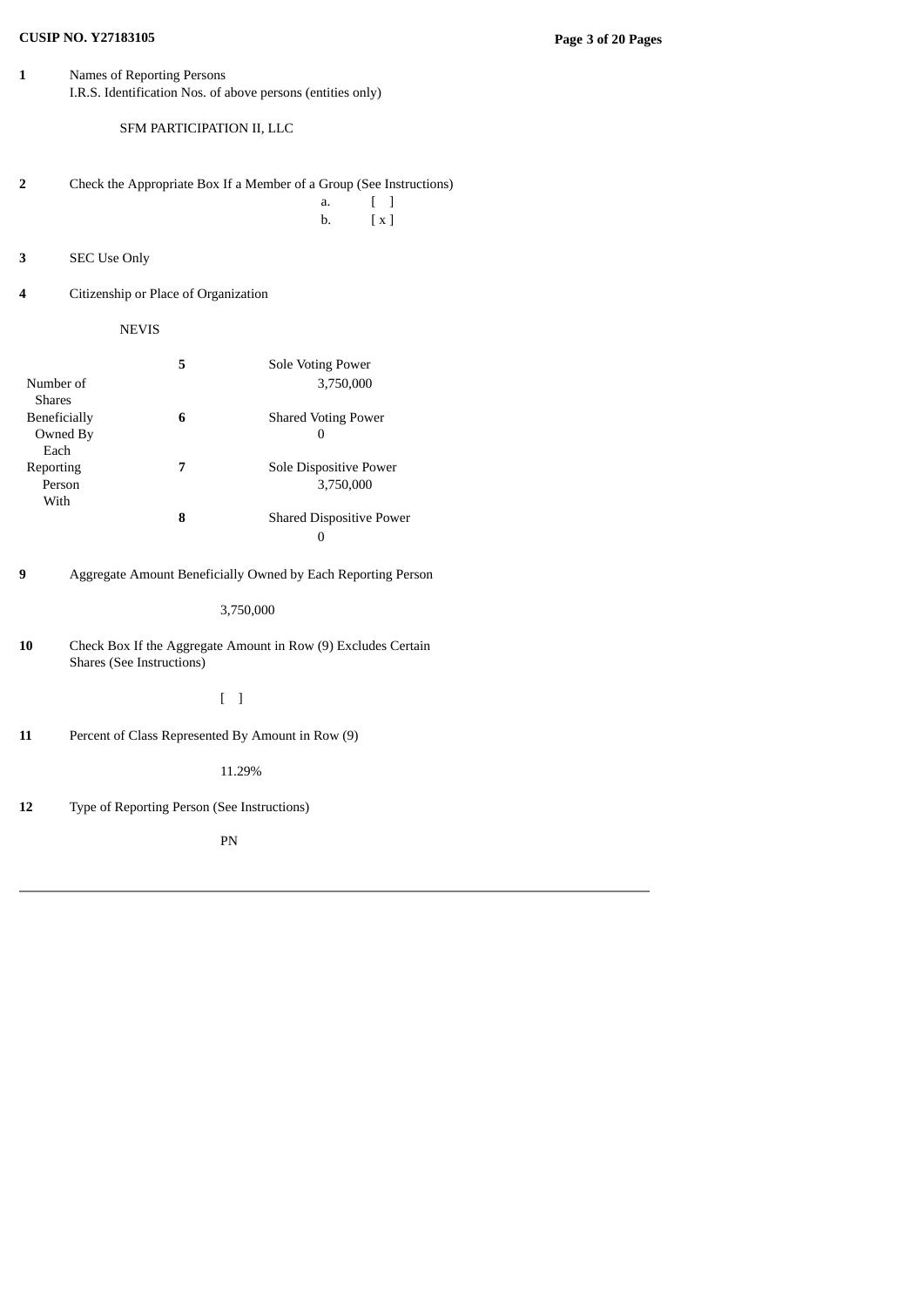# **CUSIP NO. Y27183105 Page 4 of 20 Pages**

**1** Names of Reporting Persons I.R.S. Identification Nos. of above persons (entities only)

SFM AH LLC

- **2** Check the Appropriate Box If a Member of a Group (See Instructions) a. [ ] b. [ x ]
	-
- **3** SEC Use Only
- **4** Citizenship or Place of Organization

### DELAWARE

|               | 5 | Sole Voting Power               |
|---------------|---|---------------------------------|
| Number of     |   | 3.750,000                       |
| <b>Shares</b> |   |                                 |
| Beneficially  | 6 | <b>Shared Voting Power</b>      |
| Owned By      |   | 0                               |
| Each          |   |                                 |
| Reporting     | 7 | Sole Dispositive Power          |
| Person        |   | 3.750,000                       |
| With          |   |                                 |
|               | 8 | <b>Shared Dispositive Power</b> |
|               |   | 0                               |

**9** Aggregate Amount Beneficially Owned by Each Reporting Person

3,750,000

**10** Check Box If the Aggregate Amount in Row (9) Excludes Certain Shares (See Instructions)

[ ]

**11** Percent of Class Represented By Amount in Row (9)

11.29%

**12** Type of Reporting Person (See Instructions)

OO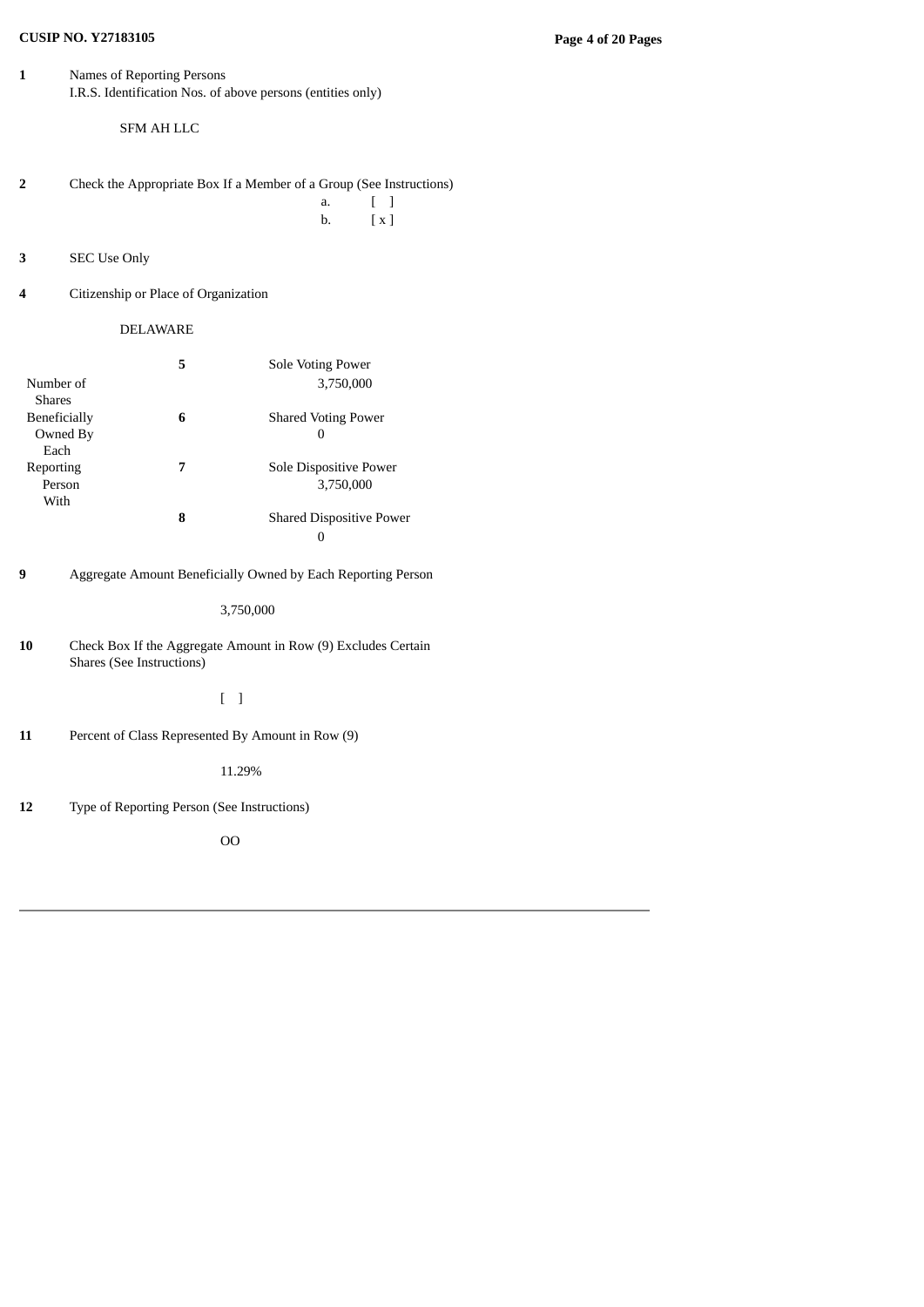# **CUSIP NO. Y27183105 Page 5 of 20 Pages**

**1** Names of Reporting Persons I.R.S. Identification Nos. of above persons (entities only)

SOROS FUND MANAGEMENT LLC

**2** Check the Appropriate Box If a Member of a Group (See Instructions) a. [ ]

b. [ x ]

- **3** SEC Use Only
- **4** Citizenship or Place of Organization

# DELAWARE

|               | 5 | Sole Voting Power               |
|---------------|---|---------------------------------|
| Number of     |   | 3.750,000                       |
| <b>Shares</b> |   |                                 |
| Beneficially  | 6 | <b>Shared Voting Power</b>      |
| Owned By      |   | 0                               |
| Each          |   |                                 |
| Reporting     | 7 | Sole Dispositive Power          |
| Person        |   | 3.750,000                       |
| With          |   |                                 |
|               | 8 | <b>Shared Dispositive Power</b> |
|               |   |                                 |

**9** Aggregate Amount Beneficially Owned by Each Reporting Person

3,750,000

**10** Check Box If the Aggregate Amount in Row (9) Excludes Certain Shares (See Instructions)

[ ]

**11** Percent of Class Represented By Amount in Row (9)

11.29%

**12** Type of Reporting Person (See Instructions)

OO, IA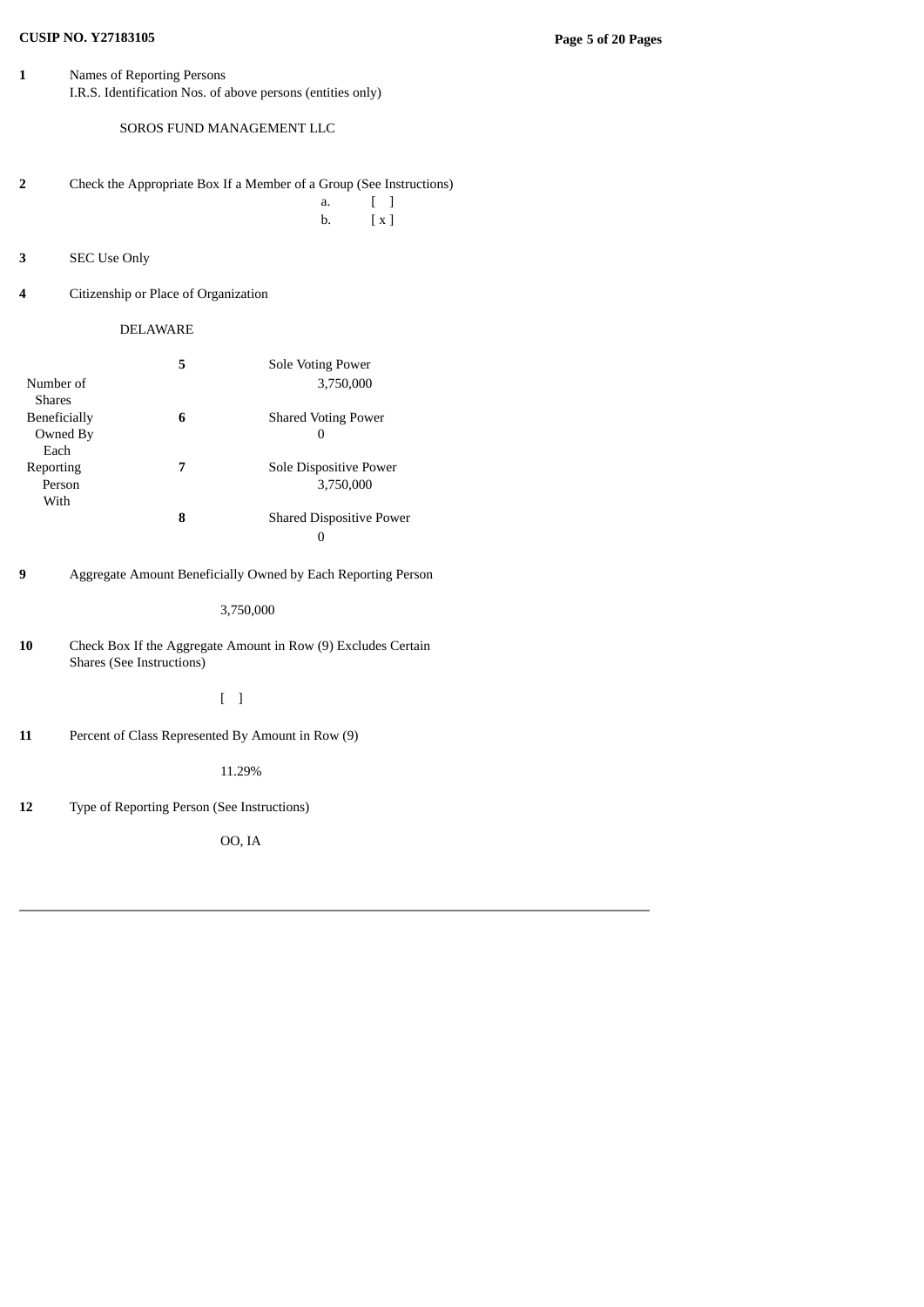# **CUSIP NO. Y27183105 Page 6 of 20 Pages**

**1** Names of Reporting Persons I.R.S. Identification Nos. of above persons (entities only)

GEORGE SOROS

- **2** Check the Appropriate Box If a Member of a Group (See Instructions) a. [ ]
	- b. [ x ]

- **3** SEC Use Only
- **4** Citizenship or Place of Organization

UNITED STATES

|               | 5 | Sole Voting Power               |
|---------------|---|---------------------------------|
| Number of     |   | 0                               |
| <b>Shares</b> |   |                                 |
| Beneficially  | 6 | <b>Shared Voting Power</b>      |
| Owned By      |   | 3.750,000                       |
| Each          |   |                                 |
| Reporting     | 7 | Sole Dispositive Power          |
| Person        |   | $\mathbf{0}$                    |
| With          |   |                                 |
|               | 8 | <b>Shared Dispositive Power</b> |
|               |   | 3.750,000                       |

**9** Aggregate Amount Beneficially Owned by Each Reporting Person

3,750,000

**10** Check Box If the Aggregate Amount in Row (9) Excludes Certain Shares (See Instructions)

[ ]

**11** Percent of Class Represented By Amount in Row (9)

11.29%

**12** Type of Reporting Person (See Instructions)

IA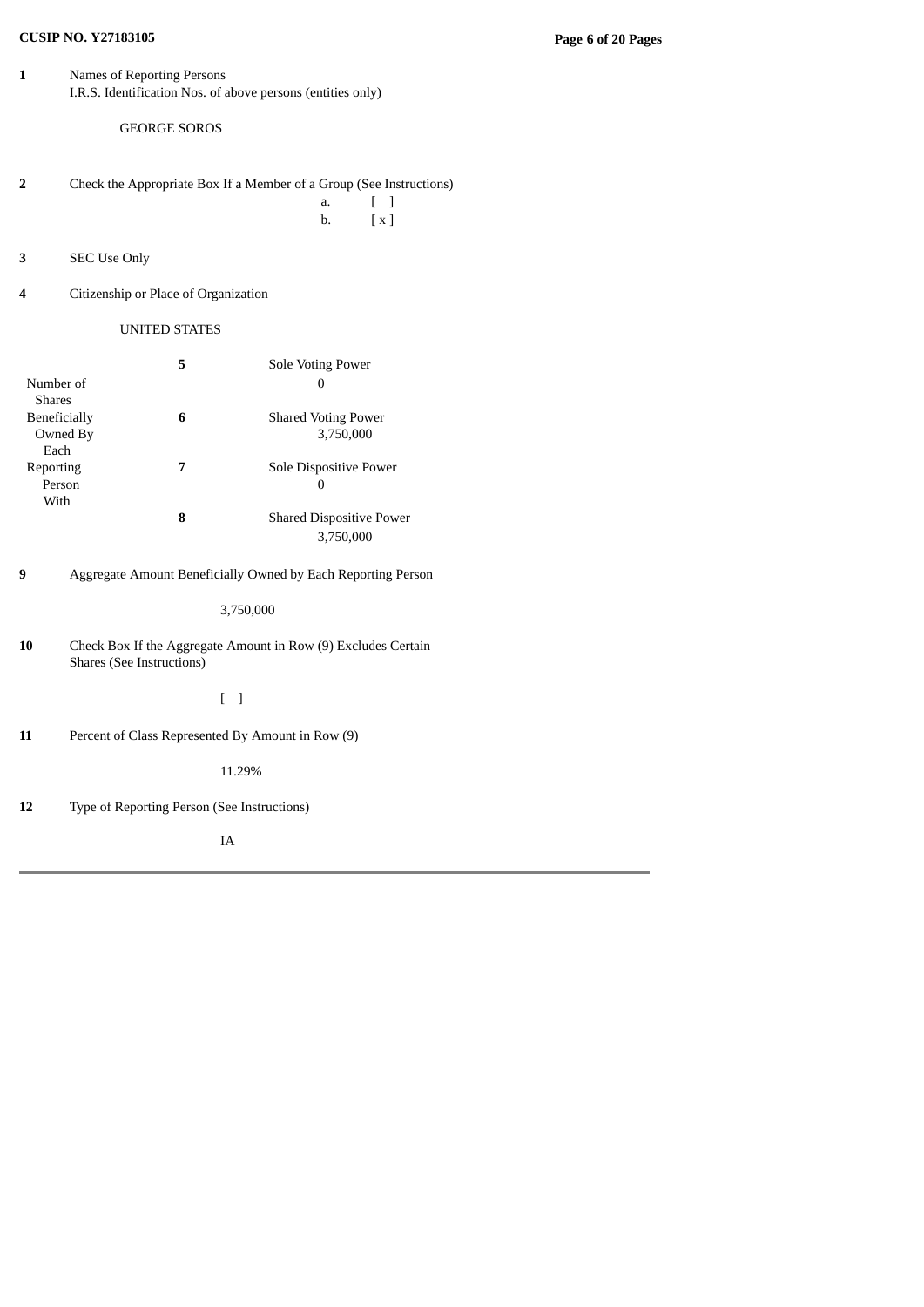# **CUSIP NO. Y27183105 Page 7 of 20 Pages**

**1** Names of Reporting Persons I.R.S. Identification Nos. of above persons (entities only)

ROBERT SOROS

- **2** Check the Appropriate Box If a Member of a Group (See Instructions) a. [ ]
	- b. [ x ]

- **3** SEC Use Only
- **4** Citizenship or Place of Organization

UNITED STATES

|               | 5 | Sole Voting Power               |
|---------------|---|---------------------------------|
| Number of     |   | 0                               |
| <b>Shares</b> |   |                                 |
| Beneficially  | 6 | <b>Shared Voting Power</b>      |
| Owned By      |   | 3.750,000                       |
| Each          |   |                                 |
| Reporting     | 7 | Sole Dispositive Power          |
| Person        |   | $\mathbf{0}$                    |
| With          |   |                                 |
|               | 8 | <b>Shared Dispositive Power</b> |
|               |   | 3.750,000                       |

**9** Aggregate Amount Beneficially Owned by Each Reporting Person

3,750,000

**10** Check Box If the Aggregate Amount in Row (9) Excludes Certain Shares (See Instructions)

[ ]

**11** Percent of Class Represented By Amount in Row (9)

11.29%

**12** Type of Reporting Person (See Instructions)

IA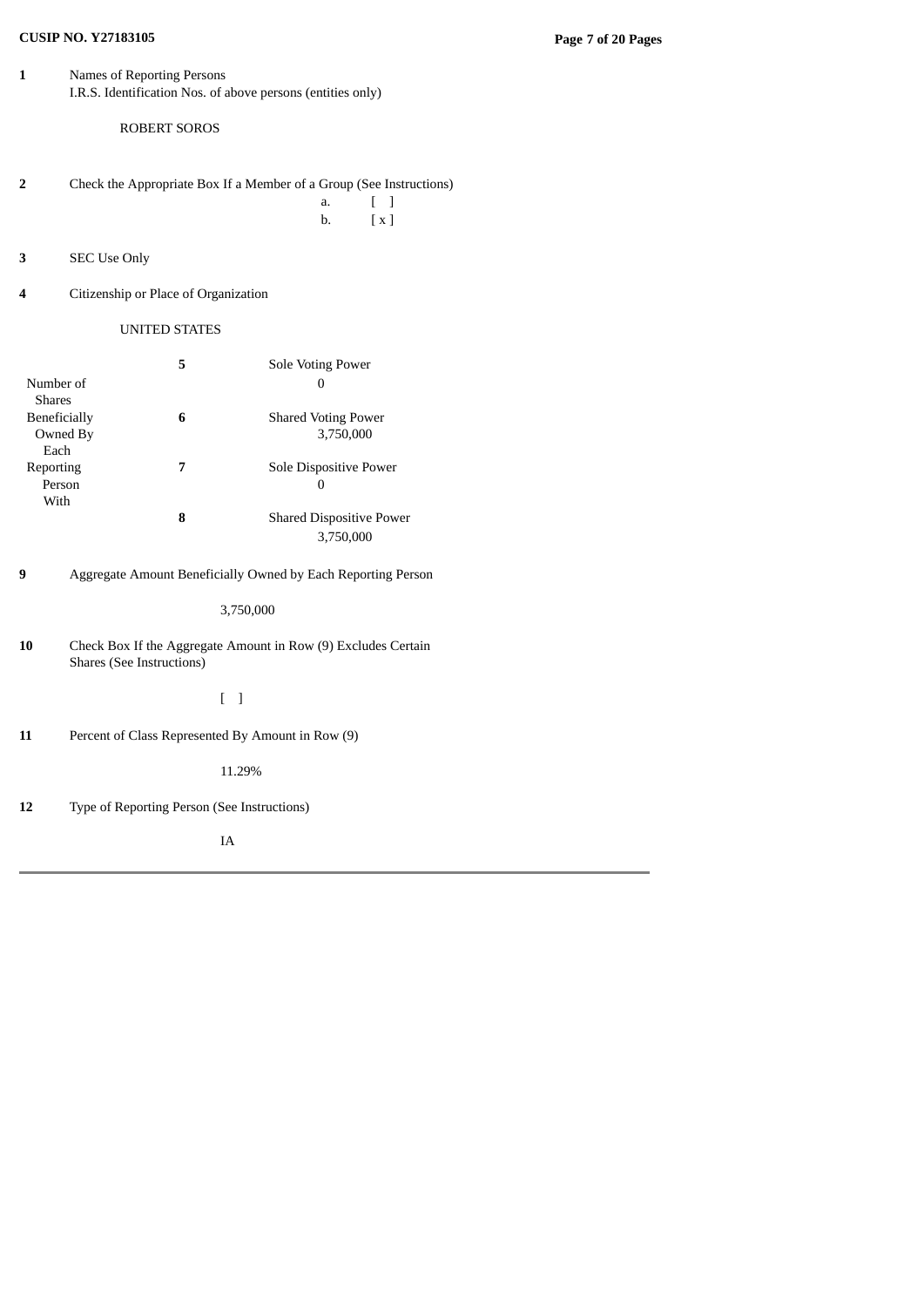# **CUSIP NO. Y27183105 Page 8 of 20 Pages**

**1** Names of Reporting Persons I.R.S. Identification Nos. of above persons (entities only)

JONATHAN SOROS

- **2** Check the Appropriate Box If a Member of a Group (See Instructions) a. [ ]
	- b. [ x ]

- **3** SEC Use Only
- **4** Citizenship or Place of Organization

UNITED STATES

|               | 5 | Sole Voting Power               |
|---------------|---|---------------------------------|
| Number of     |   | 0                               |
| <b>Shares</b> |   |                                 |
| Beneficially  | 6 | <b>Shared Voting Power</b>      |
| Owned By      |   | 3.750,000                       |
| Each          |   |                                 |
| Reporting     | 7 | Sole Dispositive Power          |
| Person        |   | 0                               |
| With          |   |                                 |
|               | 8 | <b>Shared Dispositive Power</b> |
|               |   | 3.750,000                       |

**9** Aggregate Amount Beneficially Owned by Each Reporting Person

3,750,000

**10** Check Box If the Aggregate Amount in Row (9) Excludes Certain Shares (See Instructions)

[ ]

**11** Percent of Class Represented By Amount in Row (9)

11.29%

**12** Type of Reporting Person (See Instructions)

IA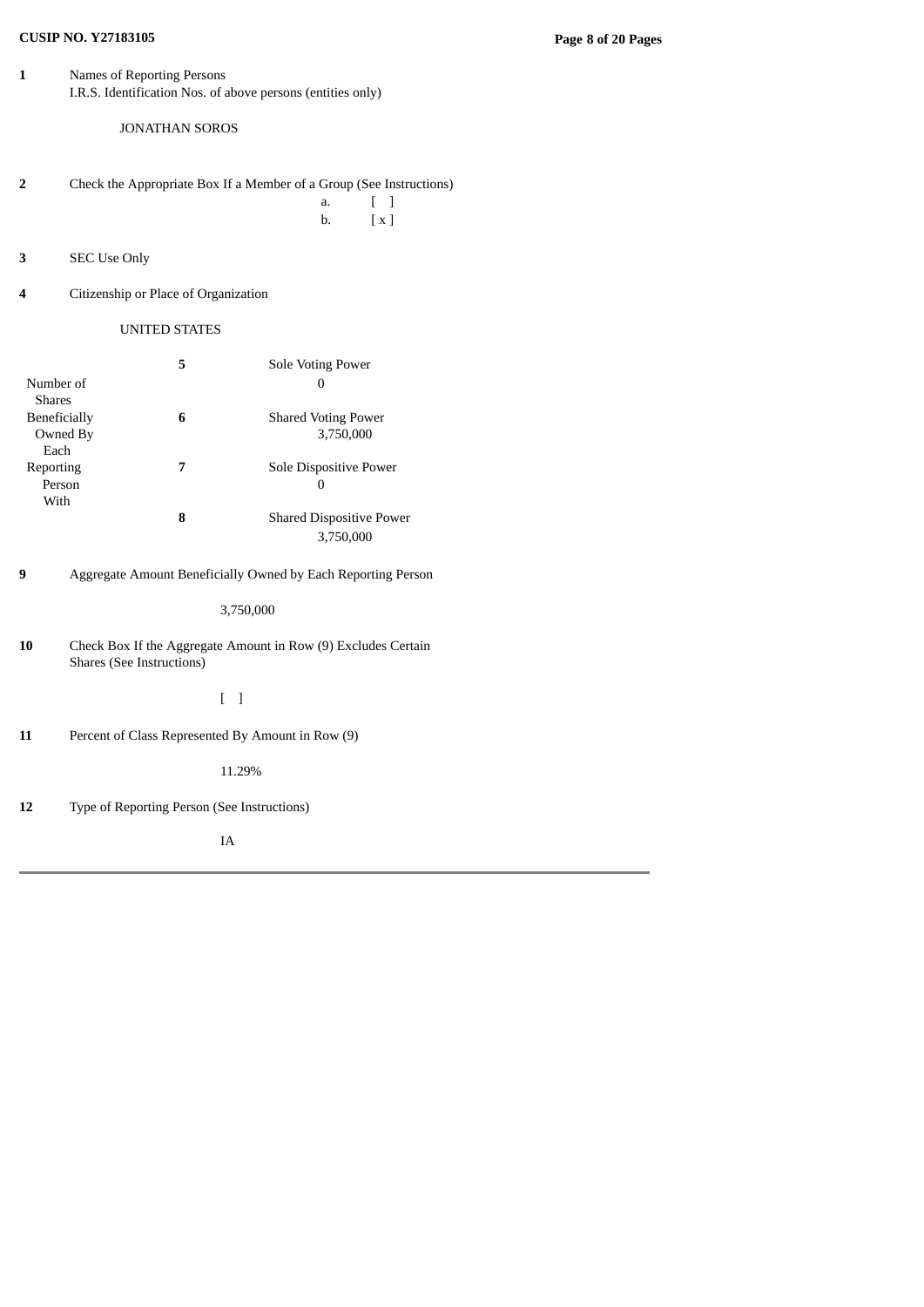**Item 1(a) Name of Issuer:** Global Ship Lease, Inc. (the "Issuer").

### **1(b) Address of the Issuer's Principal Executive Offices:**

c/o 10 Greycoat Place London SW1P 1SB United Kingdom

### **Item 2(a) Name of Person Filing**

The Statement is filed on behalf of each of the following persons (collectively, the "Reporting

### Persons"):

i) Soros Strategic Partners LP; ii) SFM Participation II, LLC; iii) SFM AH LLC; iv) Soros Fund Management LLC; v) George Soros; vi) Robert Soros; and vii) Jonathan Soros.

# **Item 2(b) Address of Principal Business Office or, if None, Residence:**

The address of the principal business office of each of the Reporting Persons is 888 Seventh Avenue, 33<sup>rd</sup> Floor, New York, New York 10106.

# **Item 2(c) Citizenship:**

| i)   | Soros Strategic Partners LP is a Delaware limited partnership;     |
|------|--------------------------------------------------------------------|
| ii)  | SFM Participation II, LLC is a Nevis limited liability company;    |
| iii) | SFM AH LLC is a Delaware limited liability company;                |
| iv)  | Soros Fund Management LLC is a Delaware limited liability company; |
| V)   | George Soros is a United States citizen;                           |
| vi)  | Robert Soros is a United States citizen; and                       |
| vii) | Jonathan Soros is a United States citizen.                         |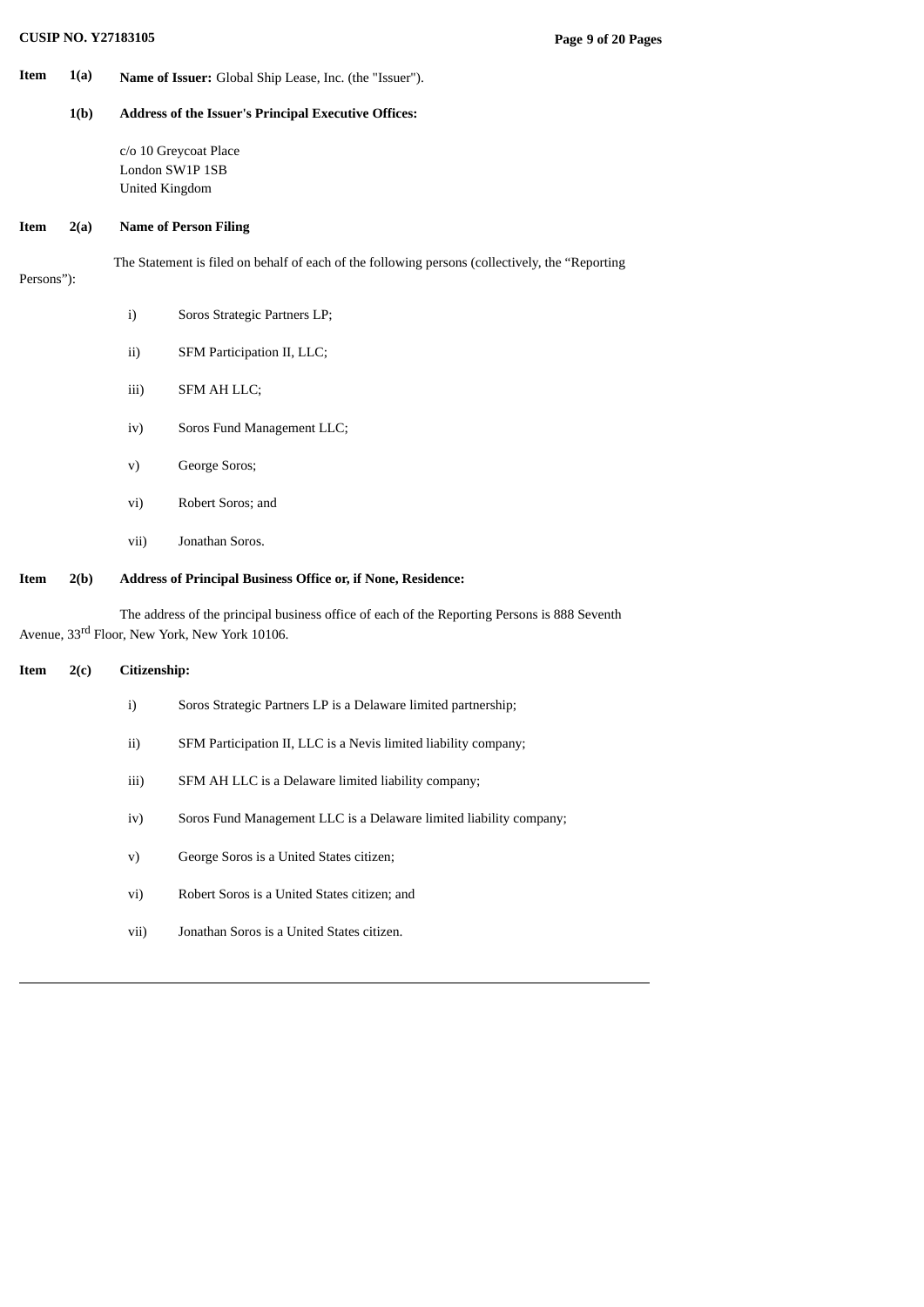| Item    | 2(d)  | <b>Title of Class of Securities:</b>                                                                                                                                                                                                                                                                                                                                                                                                                           |                  |
|---------|-------|----------------------------------------------------------------------------------------------------------------------------------------------------------------------------------------------------------------------------------------------------------------------------------------------------------------------------------------------------------------------------------------------------------------------------------------------------------------|------------------|
|         |       | Class A Common Shares, par value \$0.01 per share (the "Shares").                                                                                                                                                                                                                                                                                                                                                                                              |                  |
| Item    | 2(e)  | <b>CUSIP Number:</b>                                                                                                                                                                                                                                                                                                                                                                                                                                           |                  |
|         |       | Y27183105                                                                                                                                                                                                                                                                                                                                                                                                                                                      |                  |
| Item    | 3.    | If this statement is filed pursuant to Rule 13d-1(b), or 13d-2(b) or (c), check whether the<br>person filing is a:                                                                                                                                                                                                                                                                                                                                             |                  |
|         |       | This Item 3 is not applicable.                                                                                                                                                                                                                                                                                                                                                                                                                                 |                  |
| Item    | 4.    | <b>Ownership:</b>                                                                                                                                                                                                                                                                                                                                                                                                                                              |                  |
| Item    | 4(a)  | <b>Amount Beneficially Owned:</b>                                                                                                                                                                                                                                                                                                                                                                                                                              |                  |
| Issuer. |       | As of the date hereof, each of the Reporting Persons may be deemed to be the beneficial owner<br>of 3,750,000 units consisting of a Share and a warrant to purchase a Share. The warrants are not exercisable until a<br>registration statement under the Securities Act of 1933 with respect to the Shares underlying the warrants has been<br>declared effective by the Securities and Exchange Commission and a prospectus is available for delivery by the |                  |
| Item    | 4(b)  | <b>Percent of Class:</b>                                                                                                                                                                                                                                                                                                                                                                                                                                       |                  |
|         |       | Each of the Reporting Persons may be deemed to be the beneficial owner of approximately<br>11.29% of the total number of Shares outstanding.                                                                                                                                                                                                                                                                                                                   |                  |
| Item    | 4(c)  | Number of shares as to which such person has:                                                                                                                                                                                                                                                                                                                                                                                                                  |                  |
|         |       | <b>Soros Strategic Partners LP</b>                                                                                                                                                                                                                                                                                                                                                                                                                             |                  |
|         | (i)   | Sole power to vote or direct the vote:                                                                                                                                                                                                                                                                                                                                                                                                                         | 3,750,000        |
|         | (ii)  | Shared power to vote or to direct the vote                                                                                                                                                                                                                                                                                                                                                                                                                     | 0                |
|         | (iii) | Sole power to dispose or to direct the disposition of                                                                                                                                                                                                                                                                                                                                                                                                          | 3,750,000        |
|         | (iv)  | Shared power to dispose or to direct the disposition of                                                                                                                                                                                                                                                                                                                                                                                                        | 0                |
|         |       | <b>SFM Participation II, LLC</b>                                                                                                                                                                                                                                                                                                                                                                                                                               |                  |
|         | (i)   | Sole power to vote or direct the vote:                                                                                                                                                                                                                                                                                                                                                                                                                         | 3,750,000        |
|         | (ii)  | Shared power to vote or to direct the vote                                                                                                                                                                                                                                                                                                                                                                                                                     | $\boldsymbol{0}$ |
|         | (iii) | Sole power to dispose or to direct the disposition of                                                                                                                                                                                                                                                                                                                                                                                                          | 3,750,000        |
|         | (iv)  | Shared power to dispose or to direct the disposition of                                                                                                                                                                                                                                                                                                                                                                                                        | $\boldsymbol{0}$ |
|         |       |                                                                                                                                                                                                                                                                                                                                                                                                                                                                |                  |
|         |       |                                                                                                                                                                                                                                                                                                                                                                                                                                                                |                  |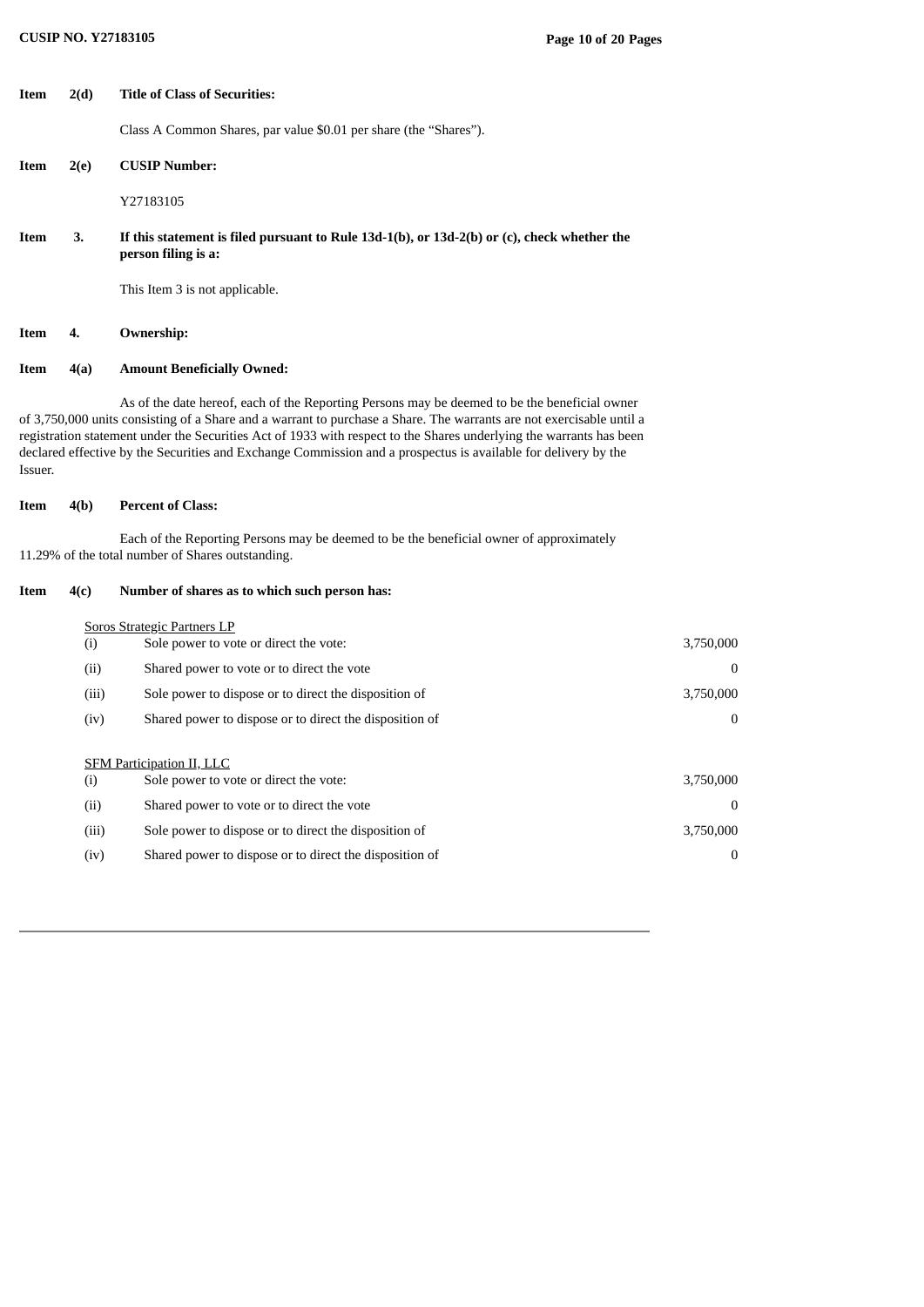# **CUSIP NO. Y27183105 Page 11 of 20 Pages**

| <b>SFM AH LLC</b><br>(i) | Sole power to vote or direct the vote:                                     | 3,750,000    |
|--------------------------|----------------------------------------------------------------------------|--------------|
| (ii)                     | Shared power to vote or to direct the vote                                 | $\Omega$     |
| (iii)                    | Sole power to dispose or to direct the disposition of                      | 3,750,000    |
| (iv)                     | Shared power to dispose or to direct the disposition of                    | $\mathbf{0}$ |
|                          |                                                                            |              |
| (i)                      | <b>Soros Fund Management LLC</b><br>Sole power to vote or direct the vote: | 3,750,000    |
| (ii)                     | Shared power to vote or to direct the vote                                 | $\Omega$     |
| (iii)                    | Sole power to dispose or to direct the disposition of                      | 3,750,000    |
| (iv)                     | Shared power to dispose or to direct the disposition of                    | $\bf{0}$     |
|                          |                                                                            |              |
| <b>George Soros</b>      |                                                                            | $\Omega$     |
| (i)                      | Sole power to vote or direct the vote:                                     |              |
| (ii)                     | Shared power to vote or to direct the vote                                 | 3,750,000    |
| (iii)                    | Sole power to dispose or to direct the disposition of                      | $\Omega$     |
| (iv)                     | Shared power to dispose or to direct the disposition of                    | 3,750,000    |
| <b>Robert Soros</b>      |                                                                            |              |
| (i)                      | Sole power to vote or direct the vote:                                     | $\Omega$     |
| (ii)                     | Shared power to vote or to direct the vote                                 | 3,750,000    |
| (iii)                    | Sole power to dispose or to direct the disposition of                      | $\Omega$     |
| (iv)                     | Shared power to dispose or to direct the disposition of                    | 3,750,000    |
|                          |                                                                            |              |
| Jonathan Soros<br>(i)    | Sole power to vote or direct the vote:                                     | $\Omega$     |
| (ii)                     | Shared power to vote or to direct the vote                                 | 3,750,000    |
| (iii)                    | Sole power to dispose or to direct the disposition of                      | $\bf{0}$     |
| (iv)                     | Shared power to dispose or to direct the disposition of                    | 3,750,000    |
|                          |                                                                            |              |

### **Item 5. Ownership of Five Percent or Less of a Class:**

This Item 5 is not applicable.

### **Item 6. Ownership of More than Five Percent on Behalf of Another Person:**

The partners of Soros Strategic Partners LP ("SSP"), including Quantum Partners LDC, a Cayman Islands limited duration company, have the right to participate in the receipt of dividends from,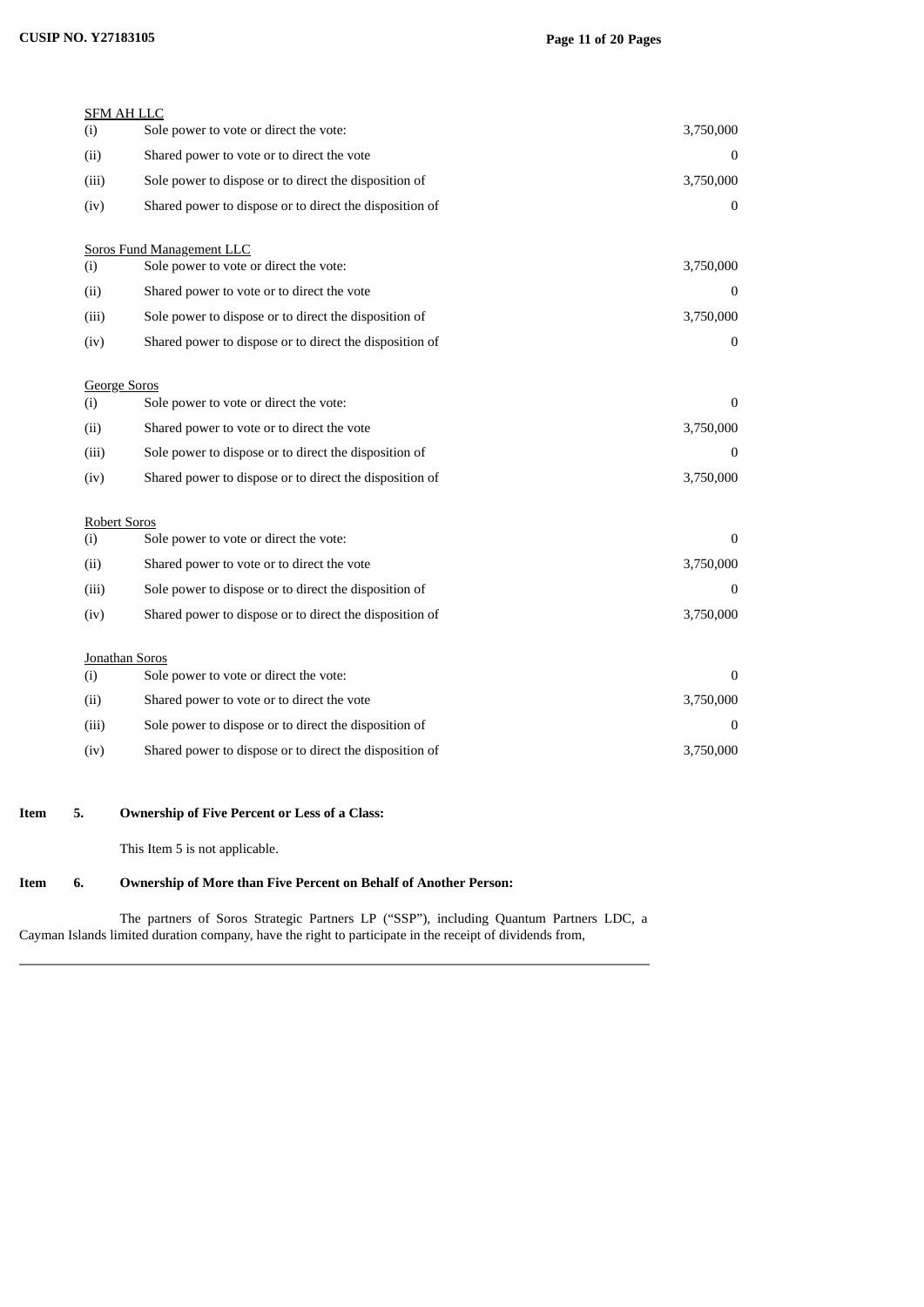or proceeds from the sale of, the Shares held for the account of SSP in accordance with their partnership interest in SSP.

# **Item 7. Identification and Classification of the Subsidiary Which Acquired the Security Being Reported on by the Parent Holding Company:**

This Item 7 is not applicable.

**Item 8. Identification and Classification of Members of the Group:**

This Item 8 is not applicable.

### **Item 9. Notice of Dissolution of Group:**

This Item 9 is not applicable.

### **Item 10. Certification:**

By signing below each of the Reporting Persons certifies that, to the best of such person's knowledge and belief, the securities referred to above were not acquired and are not held for the purpose of or with the effect of changing or influencing the control of the issuer of the securities and were not acquired and are not held in connection with or as a participant in any transaction having such purpose or effect.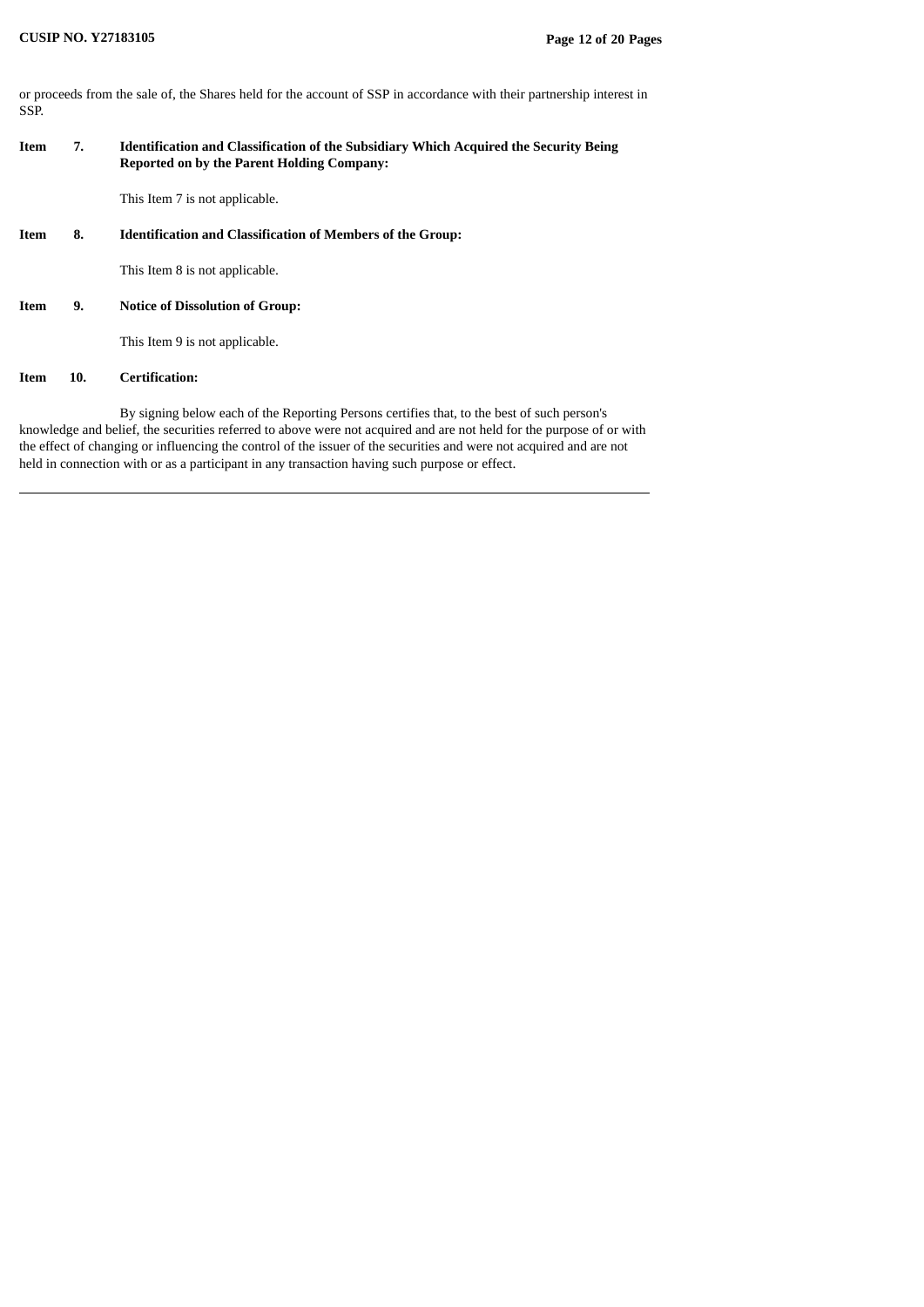# **SIGNATURES**

After reasonable inquiry and to the best of my knowledge and belief, the undersigned certifies that the information set forth in this statement is true, complete and correct.

|       | Date: August 25, 2008 | SOROS STRATEGIC PARTNERS LP |                                                                                  |
|-------|-----------------------|-----------------------------|----------------------------------------------------------------------------------|
|       |                       | By:                         | SFM PARTICIPATION II, LLC<br>General Partner                                     |
|       |                       | By:                         | <b>SFM AH LLC</b><br><b>Managing Member</b>                                      |
|       |                       | By:                         | Soros Fund Management LLC<br><b>Managing Member</b>                              |
|       |                       | By:                         | /s/ Jodye Anzalotta                                                              |
|       |                       |                             | Name: Jodye Anzalotta<br>Title: Assistant General Counsel                        |
| Date: | August 25, 2008       |                             | SFM PARTICIPATION II, LLC                                                        |
|       |                       | By:                         | <b>SFM AH LLC</b><br><b>Managing Member</b>                                      |
|       |                       | By:                         | Soros Fund Management LLC<br><b>Managing Member</b>                              |
|       |                       | By:                         | /s/ Jodye Anzalotta                                                              |
|       |                       |                             | Name: Jodye Anzalotta<br>Title: Assistant General Counsel                        |
| Date: | August 25, 2008       | <b>SFM AH LLC</b>           |                                                                                  |
|       |                       | By:                         | Soros Fund Management LLC<br><b>Managing Member</b>                              |
|       |                       | By:                         | /s/ Jodye Anzalotta                                                              |
|       |                       |                             | Name: Jodye Anzalotta<br>Title: Assistant General Counsel                        |
|       | Date: August 25, 2008 |                             | SOROS FUND MANAGEMENT LLC                                                        |
|       |                       | By:                         | /s/ Jodye Anzalotta<br>Name: Jodye Anzalotta<br>Title: Assistant General Counsel |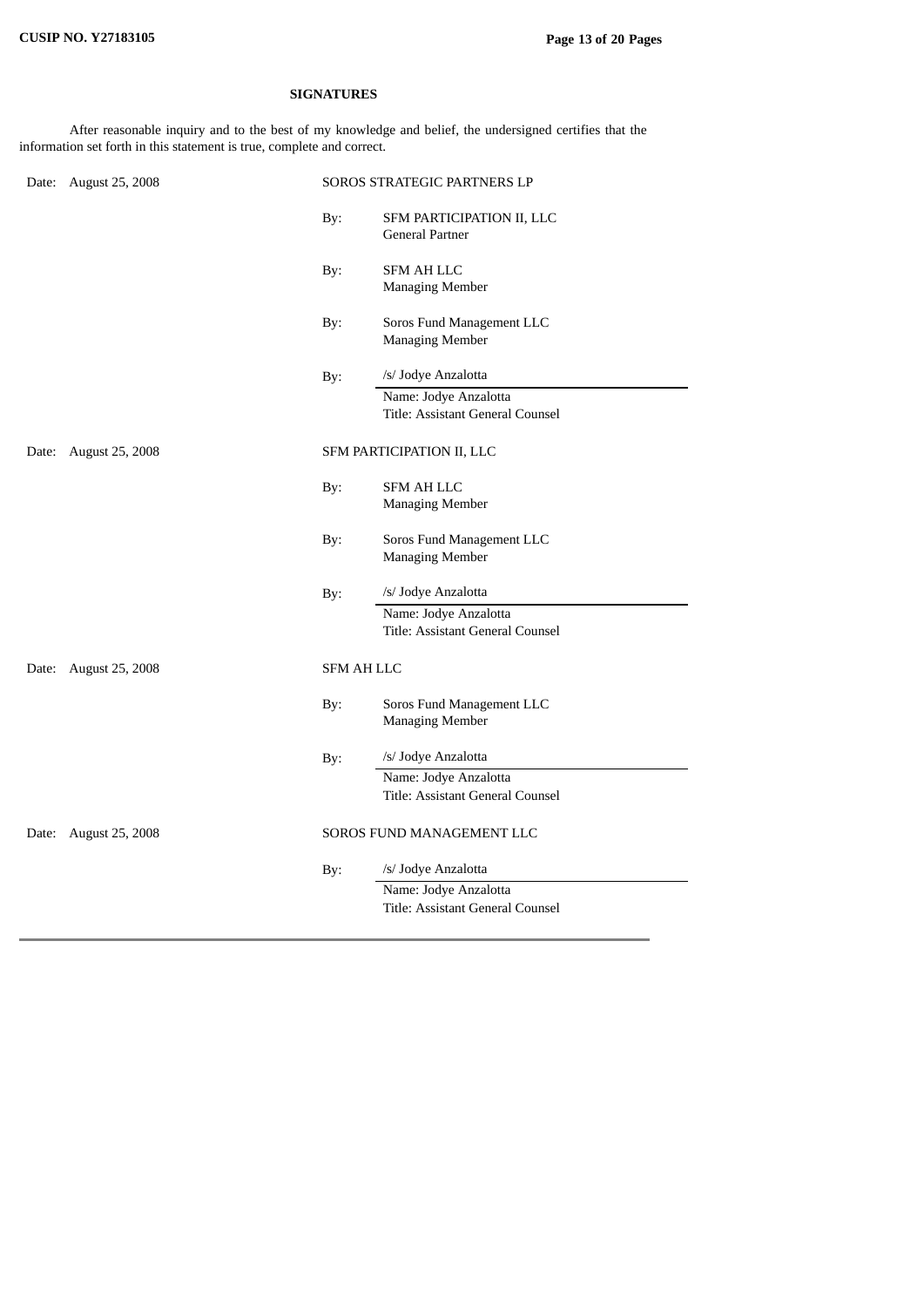| Date: | <b>August 25, 2008</b> | <b>GEORGE SOROS</b>   |                         |
|-------|------------------------|-----------------------|-------------------------|
|       |                        | By:                   | /s/ Jodye Anzalotta     |
|       |                        |                       | Name: Jodye Anzalotta   |
|       |                        |                       | Title: Attorney-in-fact |
| Date: | August 25, 2008        | <b>ROBERT SOROS</b>   |                         |
|       |                        | By:                   | /s/ Jodye Anzalotta     |
|       |                        |                       | Name: Jodye Anzalotta   |
|       |                        |                       | Title: Attorney-in-fact |
| Date: | <b>August 25, 2008</b> | <b>JONATHAN SOROS</b> |                         |
|       |                        | By:                   | /s/ Jodye Anzalotta     |
|       |                        |                       | Name: Jodye Anzalotta   |
|       |                        |                       | Title: Attorney-in-fact |
|       |                        |                       |                         |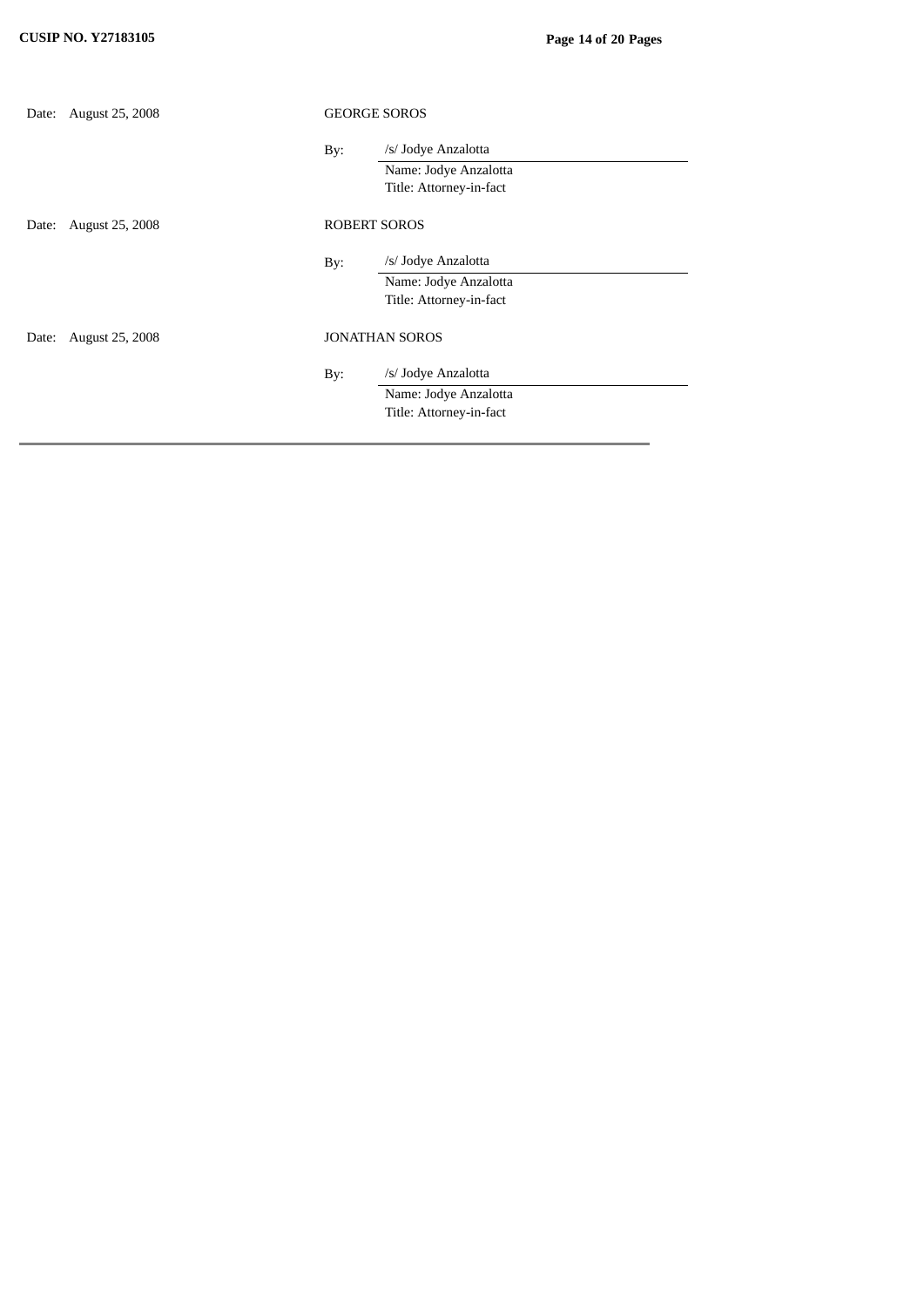# **EXHIBIT INDEX**

|           |                                                                                                                                                                                                                         | Page No. |
|-----------|-------------------------------------------------------------------------------------------------------------------------------------------------------------------------------------------------------------------------|----------|
| А.        | Joint Filing Agreement, dated as of August 25, 2008, by and between Soros Strategic Partners LP,<br>SFM Participation II, LLC, SFM AH LLC, Soros Fund Management LLC, George Soros, Robert<br>Soros, and Jonathan Soros | 16       |
| <b>B.</b> | Power of Attorney, dated as of June 16, 2005, granted by George Soros in favor of Armando T.<br>Belly, Jodye Anzalotta, Maryann Canfield, Jay Schoenfarber, and Robert Soros                                            | 18       |
| C.        | Power of Attorney, dated as of October 3, 2007, granted by Robert Soros in favor of Armando T.<br>Belly, Jodye Anzalotta, Maryann Canfield, Jay Schoenfarber, and David Taylor                                          | 19       |
| D.        | Power of Attorney, dated as of October 3, 2007, granted by Jonathan Soros in favor of Armando<br>T. Belly, Jodye Anzalotta, Maryann Canfield, Jay Schoenfarber and David Taylor                                         | 20       |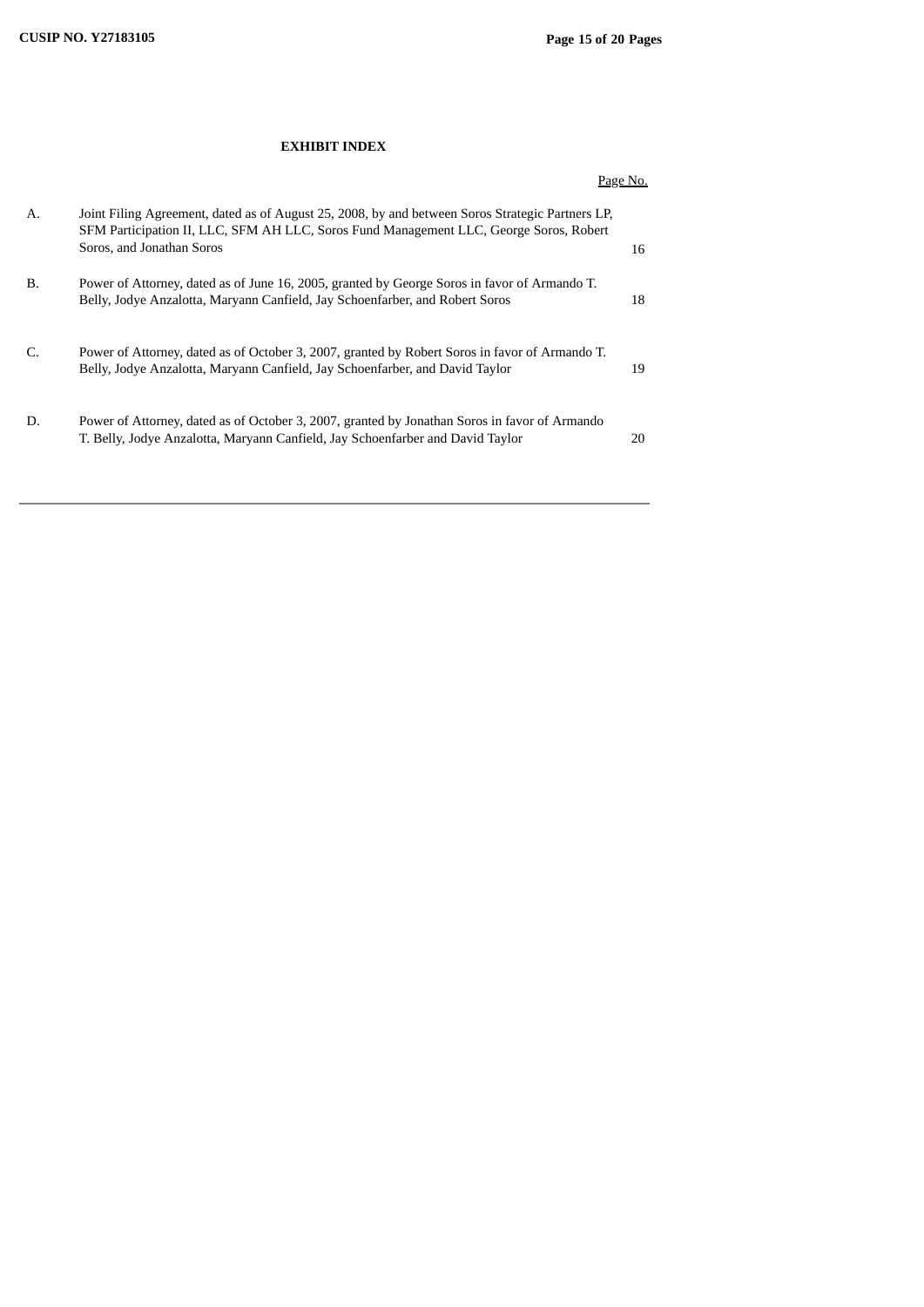### **EXHIBIT A**

### **JOINT FILING AGREEMENT**

The undersigned hereby agree that the statement on Schedule 13G with respect to the Class A Common Shares, par value \$0.01 per share, of Global Ship Lease, Inc., dated as of August 25, 2008, is, and any amendments thereto (including amendments on Schedule 13D) signed by each of the undersigned shall be, filed on behalf of each of us pursuant to and in accordance with the provisions of Rule 13d-1(k) under the Securities Exchange Act of 1934.

| Date: | August 25, 2008        | SOROS STRATEGIC PARTNERS LP |                                                     |  |
|-------|------------------------|-----------------------------|-----------------------------------------------------|--|
|       |                        | By:                         | SFM PARTICIPATION II, LLC<br>General Partner        |  |
|       |                        | By:                         | <b>SFM AH LLC</b><br><b>Managing Member</b>         |  |
|       |                        | By:                         | Soros Fund Management LLC<br><b>Managing Member</b> |  |
|       |                        | By:                         | /s/ Jodye Anzalotta                                 |  |
|       |                        |                             | Name: Jodye Anzalotta                               |  |
|       |                        |                             | Title: Assistant General Counsel                    |  |
| Date: | <b>August 25, 2008</b> |                             | SFM PARTICIPATION II, LLC                           |  |
|       |                        | By:                         | <b>SFM AH LLC</b>                                   |  |
|       |                        |                             | <b>Managing Member</b>                              |  |
|       |                        | By:                         | Soros Fund Management LLC<br><b>Managing Member</b> |  |
|       |                        | By:                         | /s/ Jodye Anzalotta                                 |  |
|       |                        |                             | Name: Jodye Anzalotta                               |  |
|       |                        |                             | Title: Assistant General Counsel                    |  |
|       | Date: August 25, 2008  |                             | <b>SFM AH LLC</b>                                   |  |
|       |                        | By:                         | Soros Fund Management LLC<br><b>Managing Member</b> |  |
|       |                        | By:                         | /s/ Jodye Anzalotta                                 |  |
|       |                        |                             | Name: Jodye Anzalotta                               |  |
|       |                        |                             | Title: Assistant General Counsel                    |  |
|       |                        |                             |                                                     |  |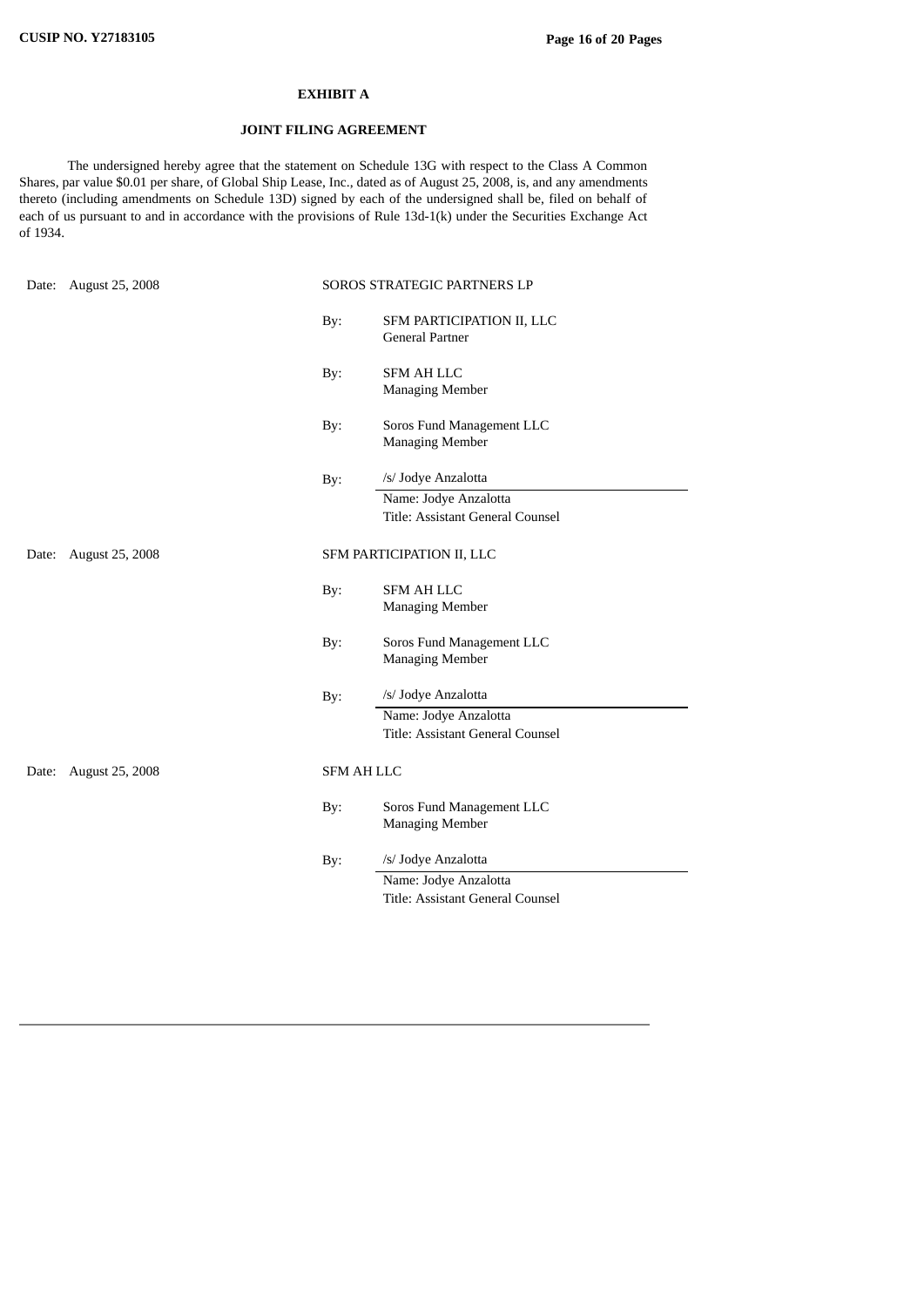|       | Date: August 25, 2008  | SOROS FUND MANAGEMENT LLC |                                  |  |
|-------|------------------------|---------------------------|----------------------------------|--|
|       |                        | By:                       | /s/ Jodye Anzalotta              |  |
|       |                        |                           | Name: Jodye Anzalotta            |  |
|       |                        |                           | Title: Assistant General Counsel |  |
| Date: | <b>August 25, 2008</b> | <b>GEORGE SOROS</b>       |                                  |  |
|       |                        | By:                       | /s/ Jodye Anzalotta              |  |
|       |                        |                           | Name: Jodye Anzalotta            |  |
|       |                        |                           | Title: Attorney-in-fact          |  |
| Date: | August 25, 2008        |                           | <b>ROBERT SOROS</b>              |  |
|       |                        | By:                       | /s/ Jodye Anzalotta              |  |
|       |                        |                           | Name: Jodye Anzalotta            |  |
|       |                        |                           | Title: Attorney-in-fact          |  |
| Date: | <b>August 25, 2008</b> |                           | <b>JONATHAN SOROS</b>            |  |
|       |                        | By:                       | /s/ Jodye Anzalotta              |  |
|       |                        |                           | Name: Jodye Anzalotta            |  |
|       |                        |                           | Title: Attorney-in-fact          |  |
|       |                        |                           |                                  |  |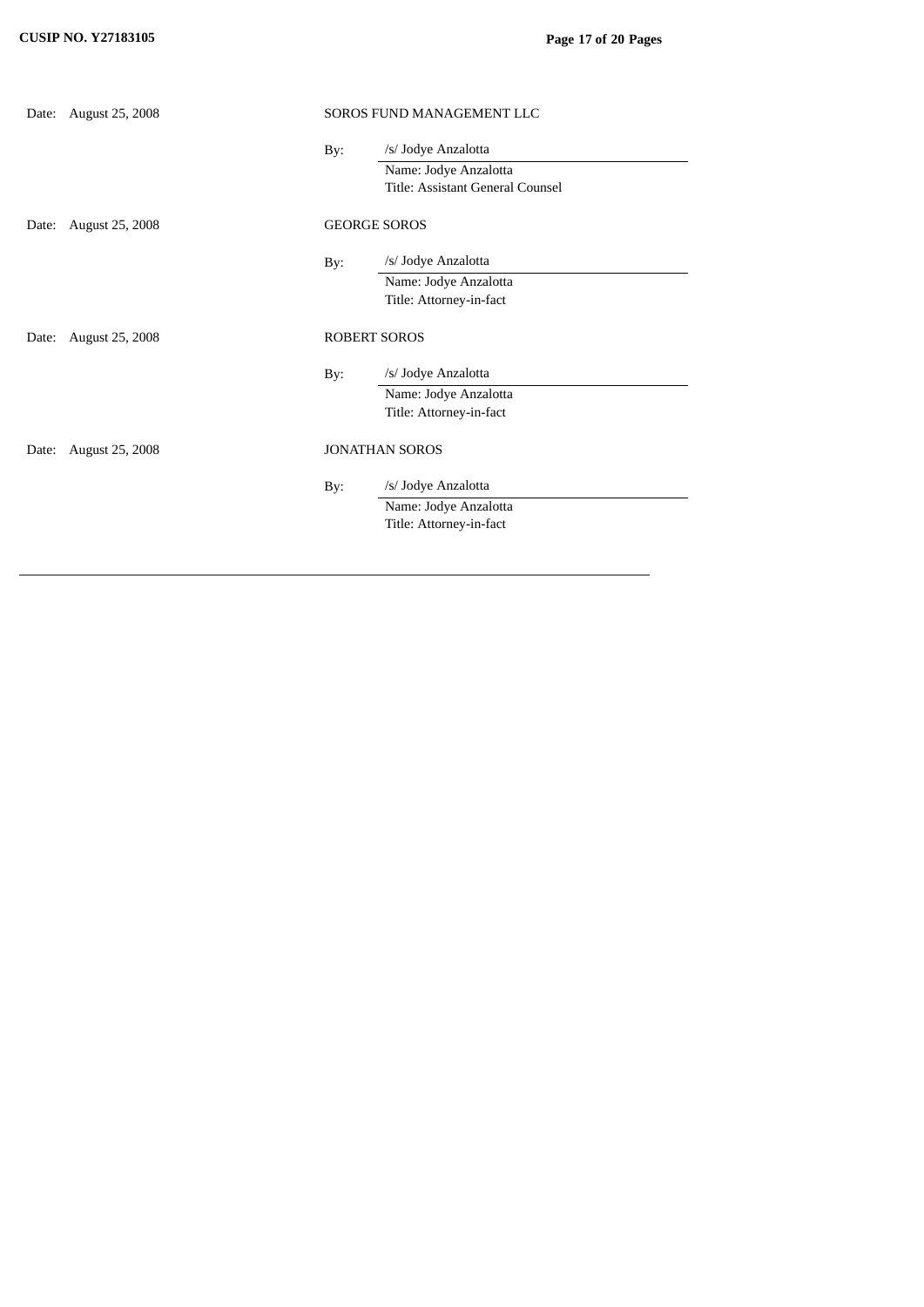### **EXHIBIT B**

#### **POWER OF ATTORNEY**

KNOW ALL MEN BY THESE PRESENT, that I, GEORGE SOROS, hereby make, constitute and appoint each of ARMANDO T. BELLY, JODYE ANZALOTTA, MARYANN CANFIELD, JAY SCHOENFARBER and ROBERT SOROS, acting individually, as my agent and attorney-in-fact for the purpose of executing in my name, (a) in my personal capacity or (b) in my capacity as Chairman of, member of or in other capacities with Soros Fund Management LLC ("SFM LLC") and each of its affiliates or entities advised by me or SFM LLC, all documents, certificates, instruments, statements, filings and agreements ("documents") to be filed with or delivered to any foreign or domestic governmental or regulatory body or required or requested by any other person or entity pursuant to any legal or regulatory requirement relating to the acquisition, ownership, management or disposition of securities, futures contracts or other investments, and any other documents relating or ancillary thereto, including without limitation all documents relating to filings with the Commodity Futures Trading Commission and National Futures Association, the United States Securities and Exchange Commission (the "SEC") pursuant to the Securities Act of 1933 or the Securities Exchange Act of 1934 (the "Act") and the rules and regulations promulgated thereunder, including all documents relating to the beneficial ownership of securities required to be filed with the SEC pursuant to Section 13(d) or Section 16(a) of the Act and any information statements on Form 13F required to be filed with the SEC pursuant to Section 13(f) of the Act.

All past acts of these attorneys-in-fact in furtherance of the foregoing are hereby ratified and confirmed.

Execution of this power of attorney revokes that certain Power of Attorney dated as of the 11th March 2005 with respect to the same matters addressed above.

This power of attorney shall be valid from the date hereof until revoked by me.

IN WITNESS WHEREOF, I have executed this instrument as of the 16th day of June 2005.

GEORGE SOROS

/s/ Daniel Eule Daniel Eule Attorney-in-Fact for George Soros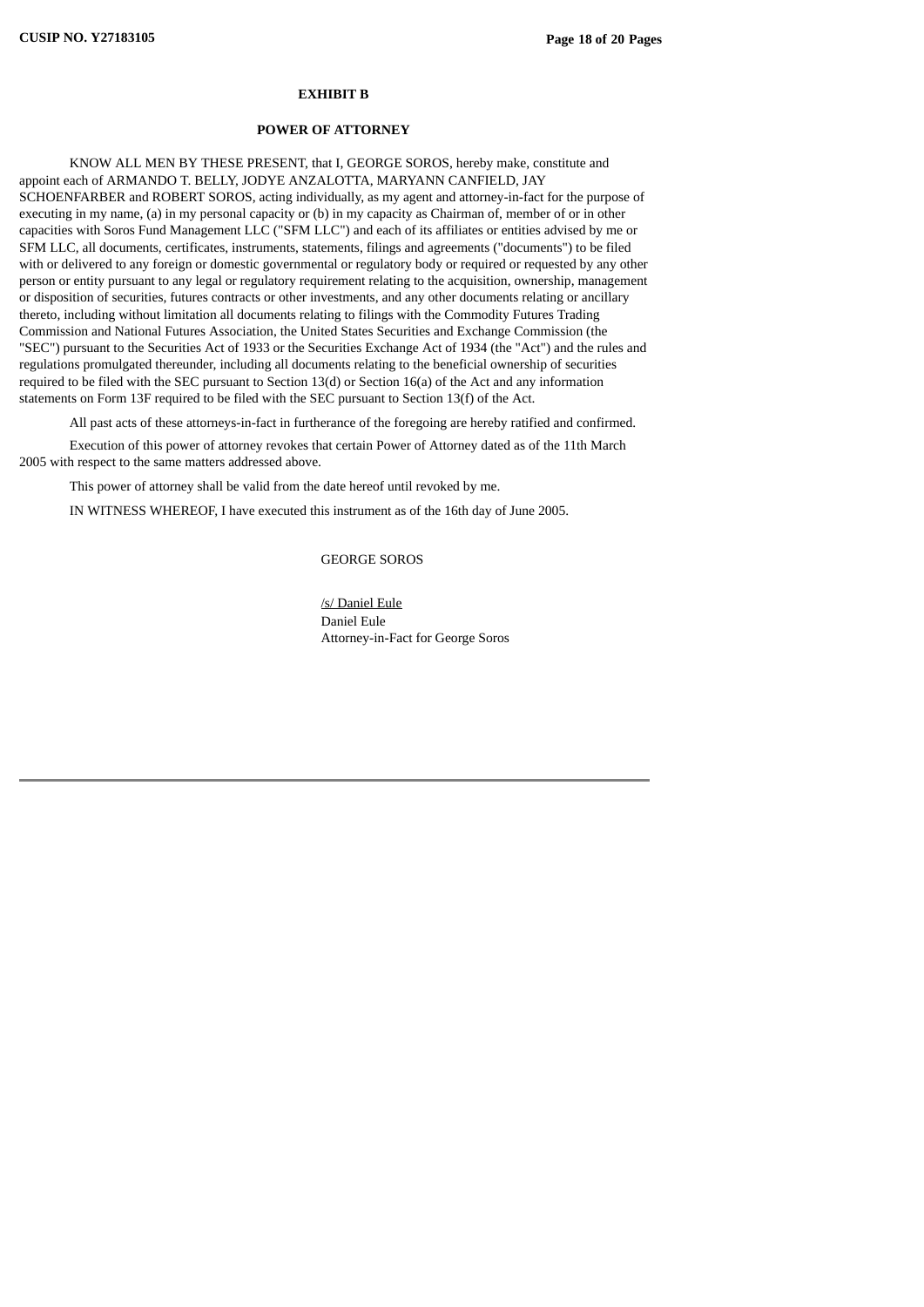### **EXHIBIT C**

#### **POWER OF ATTORNEY**

KNOW ALL MEN BY THESE PRESENT, that I, ROBERT SOROS, hereby make, constitute and appoint each of ARMANDO T. BELLY, JODYE ANZALOTTA, MARYANN CANFIELD, JAY SCHOENFARBER and DAVID TAYLOR, acting individually, as my agent and attorney-in-fact for the purpose of executing in my name, (a) in my personal capacity or (b) in my capacity as Deputy Chairman of, member of or in other capacities with Soros Fund Management LLC ("SFM LLC") and each of its affiliates or entities advised by me or SFM LLC, all documents, certificates, instruments, statements, filings and agreements ("documents") to be filed with or delivered to any foreign or domestic governmental or regulatory body or required or requested by any other person or entity pursuant to any legal or regulatory requirement relating to the acquisition, ownership, management or disposition of securities, futures contracts or other investments, and any other documents relating or ancillary thereto, including without limitation all documents relating to filings with the Commodity Futures Trading Commission and National Futures Association, the United States Securities and Exchange Commission (the "SEC") pursuant to the Securities Act of 1933 or the Securities Exchange Act of 1934 (the "Act") and the rules and regulations promulgated thereunder, including all documents relating to the beneficial ownership of securities required to be filed with the SEC pursuant to Section  $13(d)$  or Section  $16(a)$  of the Act and any information statements on Form 13F required to be filed with the SEC pursuant to Section 13(f) of the Act.

All past acts of these attorneys-in-fact in furtherance of the foregoing are hereby ratified and confirmed.

This power of attorney shall be valid from the date hereof until revoked by me.

IN WITNESS WHEREOF, I have executed this instrument as of the 3<sup>rd</sup> day of October 2007.

ROBERT SOROS

/s/ Robert Soros